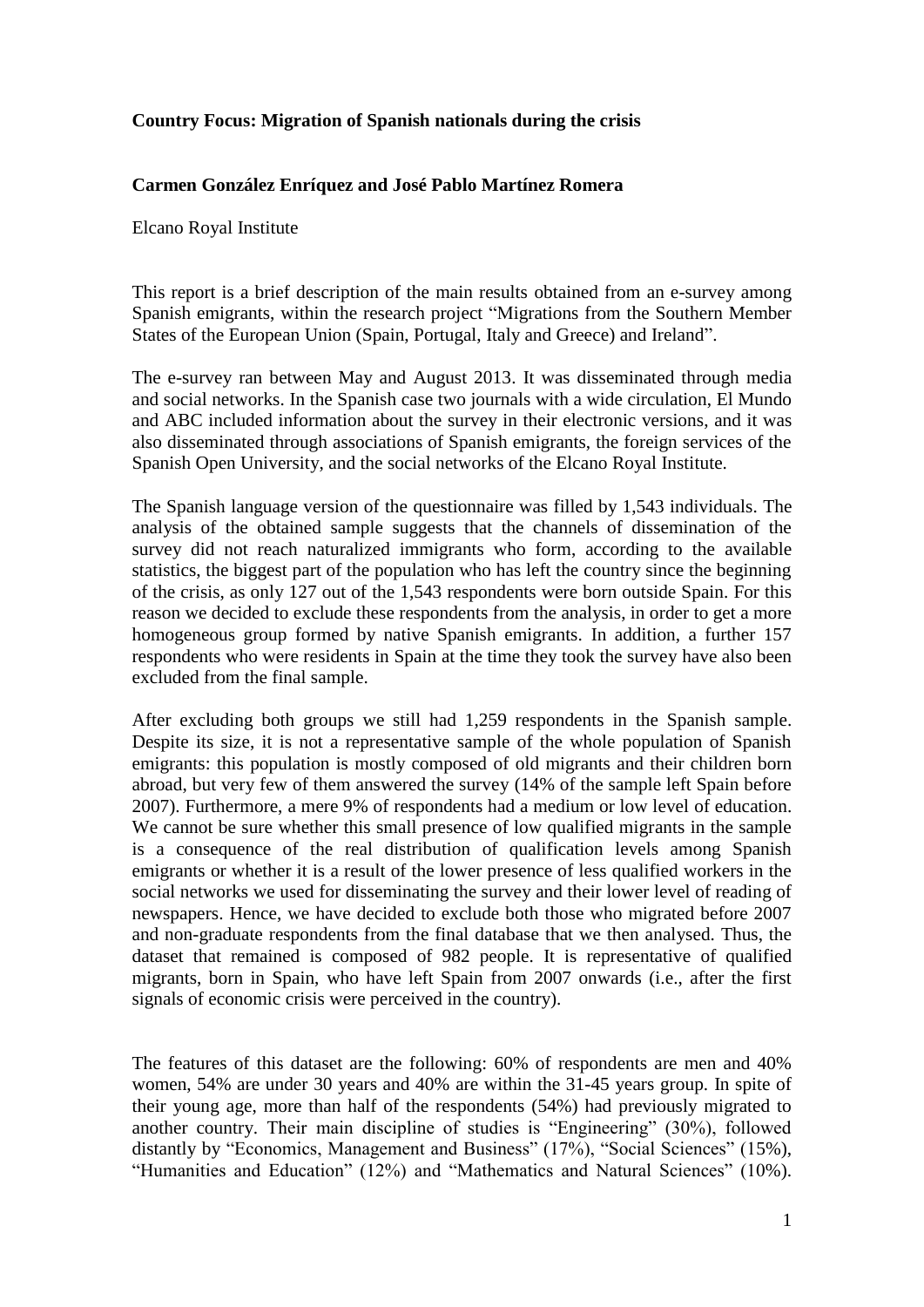51% have a partner or spouse, and 87% of those partners also hold a higher education degree.

The outflow of migrants in the sample has been accelerated since the second semester of 2010 and especially during 2011 and 2012, when unemployment in Spain reached 26% of active population. Figures referring to the first semester of 2013 have not been included as the survey was launched in May.



**Figure 1. Date of departure from Spain (2007-2012)**

# **Reasons for leaving**

Unemployment is not the first driver of emigration: 52% of respondents were employed prior to leaving and 47% of these held a long term contract. Unemployment is only cited by 34% of migrants as a reason for emigration.

According to the answers of a pre-codified question, the most relevant reasons for leaving were the sense of **not having a future in Spain**, **unemployment**, and the desire to **improve their academic and professional situation**.

The comments and answers provided to an open question of our survey suggest that the following factors are also **significant drivers of outmigration from Spain**:

- Disappointment with the **lack of meritocracy**.
- Anger with the **level of corruption and the failures of the political system**.
- **Job insecurity and precarious working conditions** (low salaries, lack of stability, etc).
- Discouragement with some features of Spanish society such as **lack of civility, disorganization, apathy**, etc.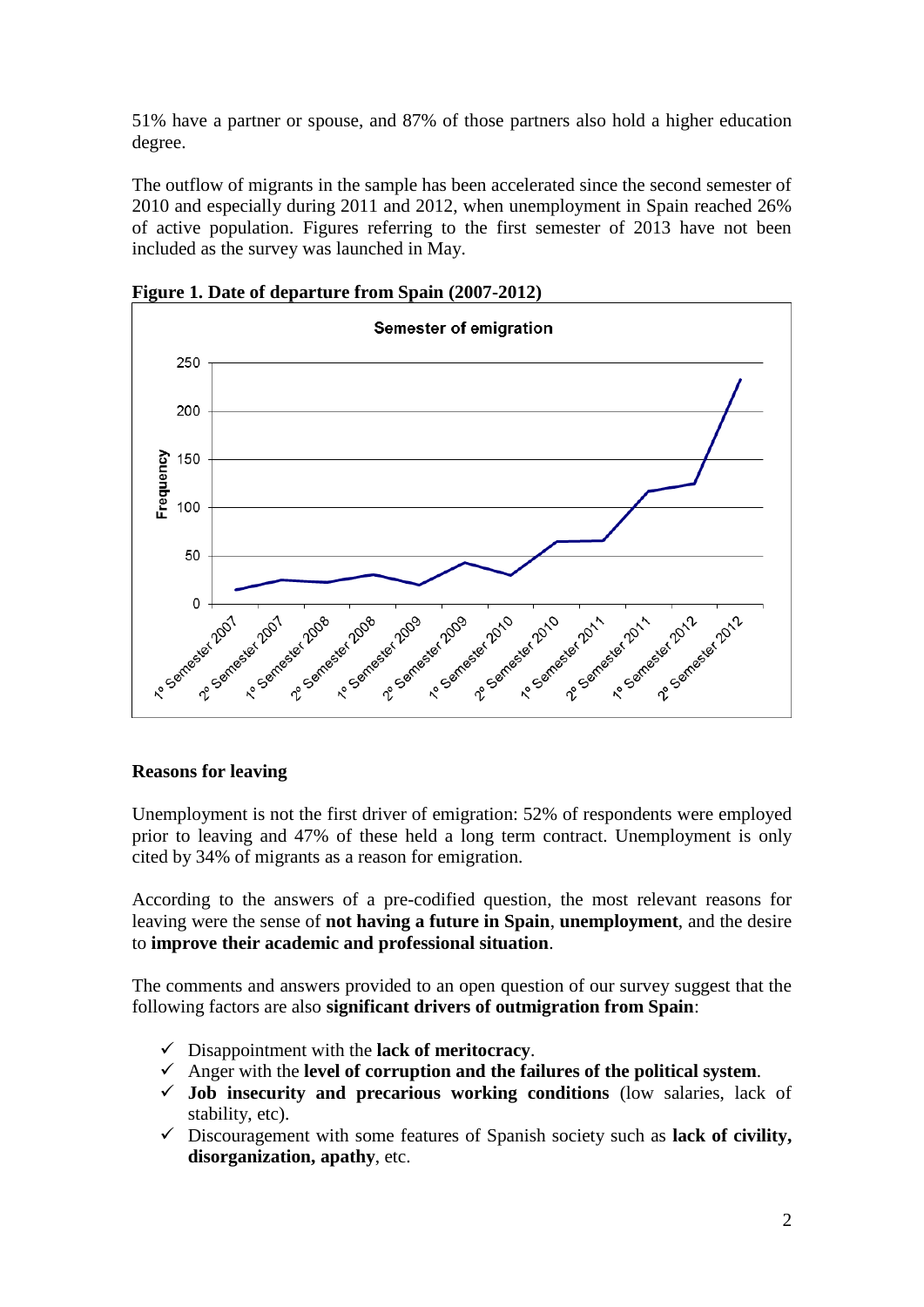| <b>Reasons for leaving Spain</b>                                              | Percent (multiple<br>answers possible) |
|-------------------------------------------------------------------------------|----------------------------------------|
| My company sent me abroad/offered me work here                                | 7                                      |
| I was unemployed                                                              | 34                                     |
| I was employed but my salary was very low                                     | 15 <sub>1</sub>                        |
| I was employed but had no opportunity for further profession                  | 20                                     |
| I wanted to improve my academic/ professional training                        | 31                                     |
| My quality of life was overall rather poor                                    | 14                                     |
| My spouse/ partner left for professional reasons and I accompanied<br>him/her | 8                                      |
| I saw no future for me in the country                                         | 53                                     |
| I wanted a better future for my children in a new country                     | 6                                      |
| Dissatisfied with the political situation in the country                      | 8                                      |
| wanted to try a new experience, a new adventure                               | 26                                     |
| I could find better business opportunities here                               | 14                                     |

### **Figure 2. Reasons for leaving Spain (grouped answers)**

(Note: % people who have provided at least one reason of the same nature)



# **Situation in the host country**

77% of respondents have a job in the destination country and 50% declare they are **satisfied or very satisfied with the income** they are earning. Only 12% do not have any income.

The **core areas** in which they are employed are engineering (20% out of total workers), education and research (14%), provision of services (10%) and information technology  $(10\%)$ .

Insufficient knowledge of the host country language is the main challenge faced by Spanish emigrants. 55% of respondents admit they confront this problem.